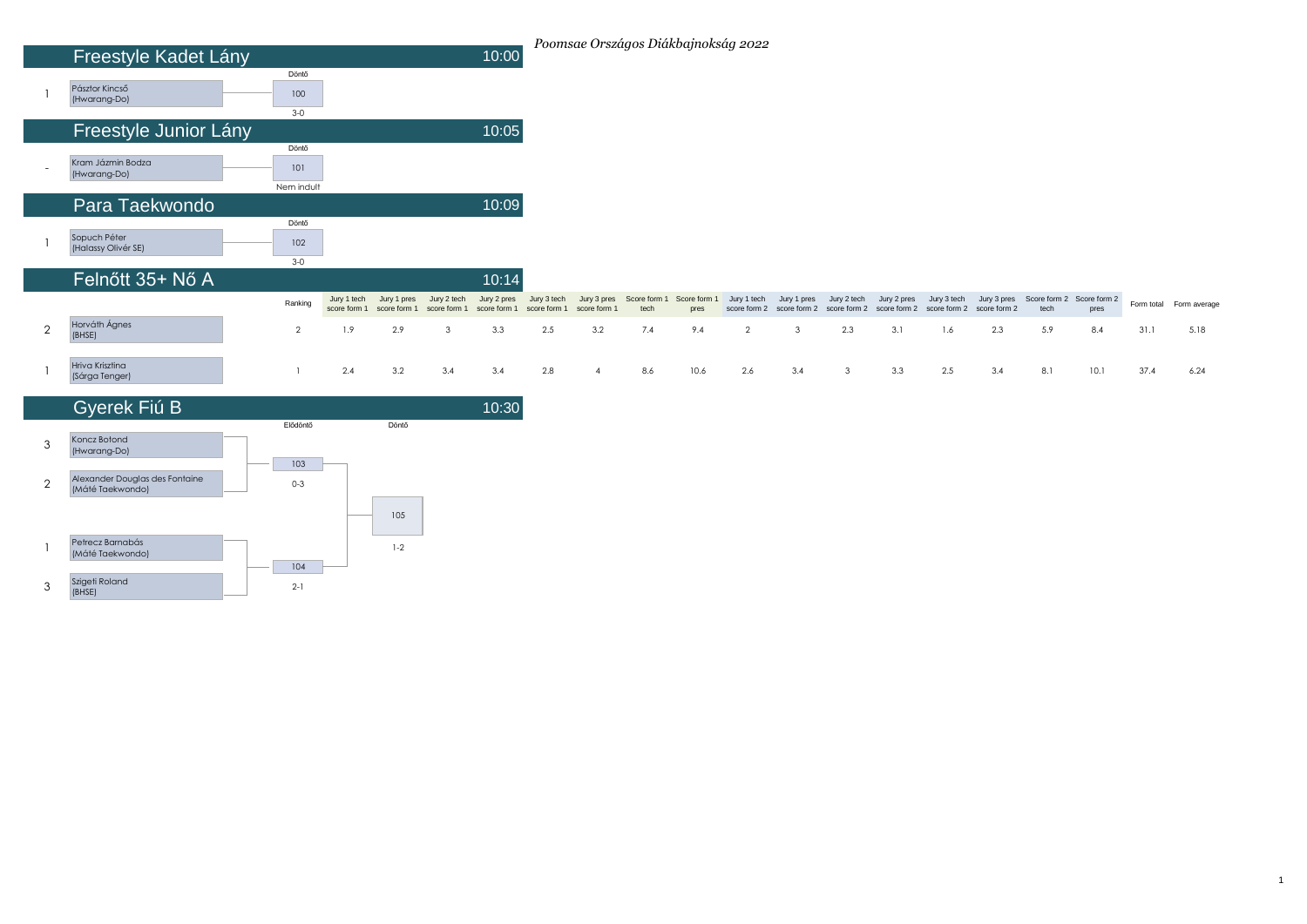





| Kadet Fiú B <sup>i</sup>             |       | 11:30 |
|--------------------------------------|-------|-------|
|                                      | Döntő |       |
| Molnár Benedek<br>(Sentinel SE)      |       |       |
|                                      | 115   |       |
| Marosi Milán<br>(Taekwondo Fanatics) | $3-0$ |       |

*Poomsae Országos Diákbajnokság 2022*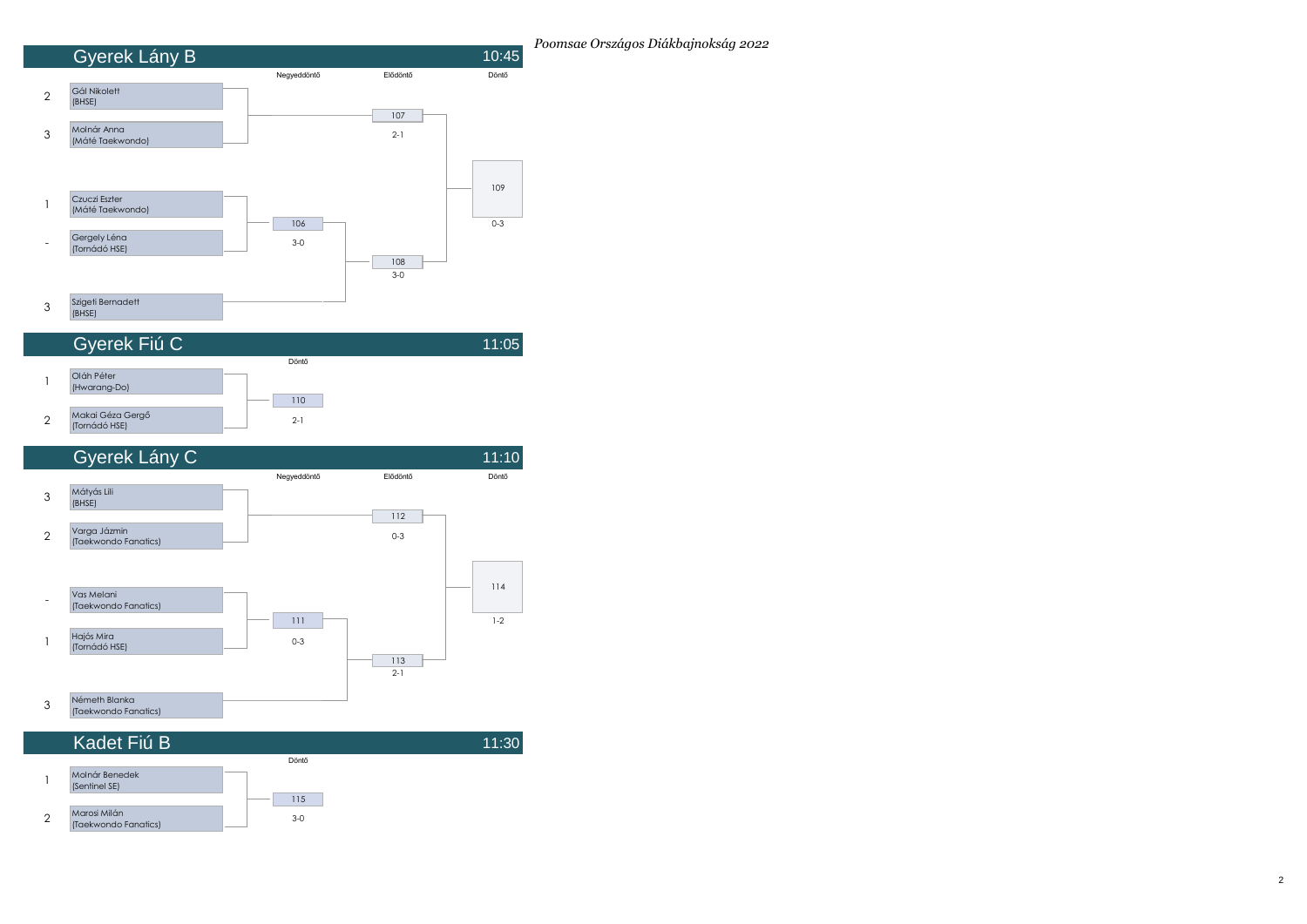





*Poomsae Országos Diákbajnokság 2022*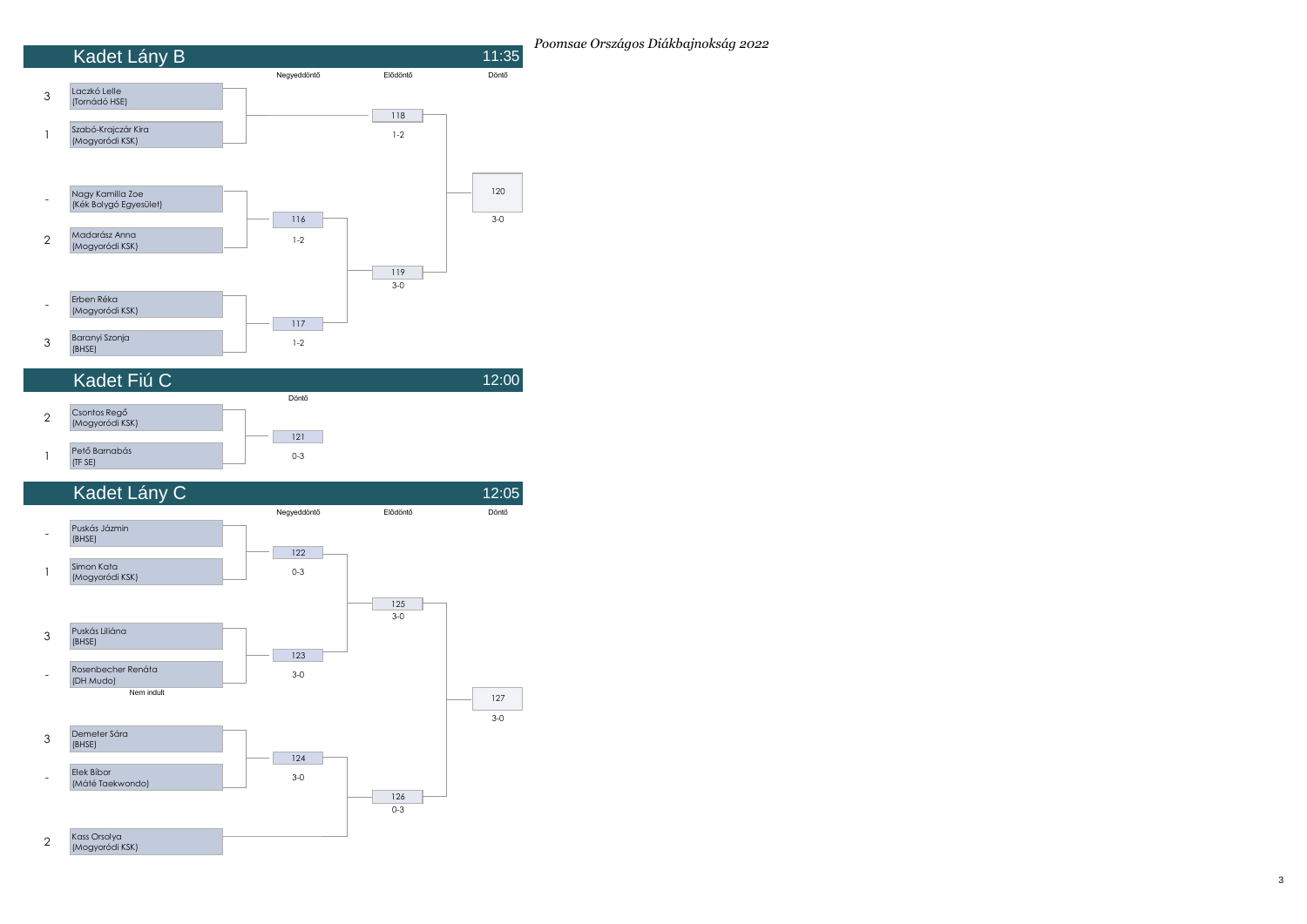





| Felnőtt 18+ Férfi B                  |       | 13:10 |
|--------------------------------------|-------|-------|
|                                      | Döntő |       |
| Beregszászi Barna<br>(Mogyoródi KSK) | 135   |       |
|                                      | $3-0$ |       |
| Felnőtt 35+ Férfi B                  |       | 13:15 |
|                                      | Döntő |       |
| Misi Dániel<br>(Tornádó HSE)         | 136   |       |
|                                      | $3-0$ |       |
| Ebédszünet                           |       | 13:20 |

4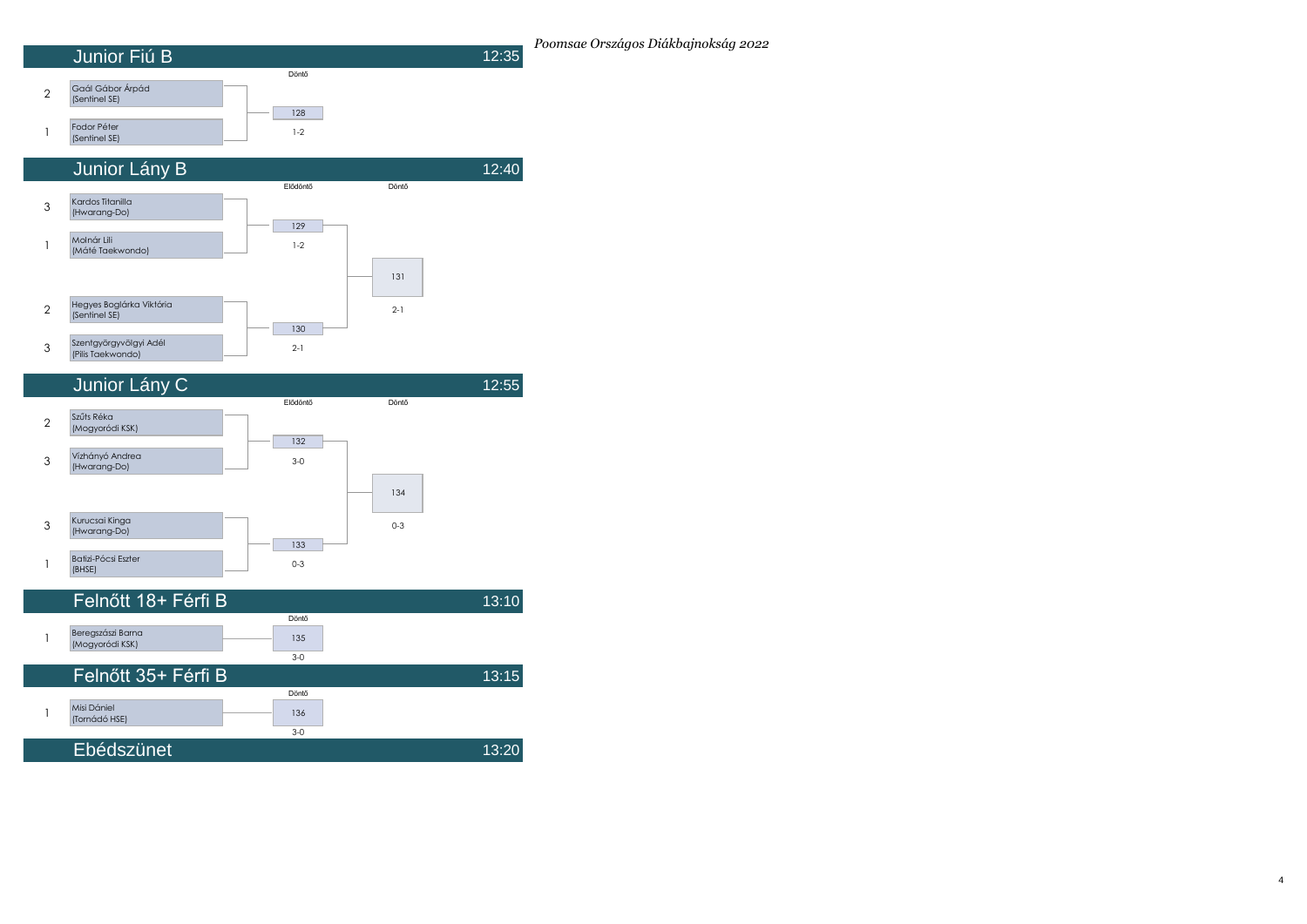







*Poomsae Országos Diákbajnokság 2022*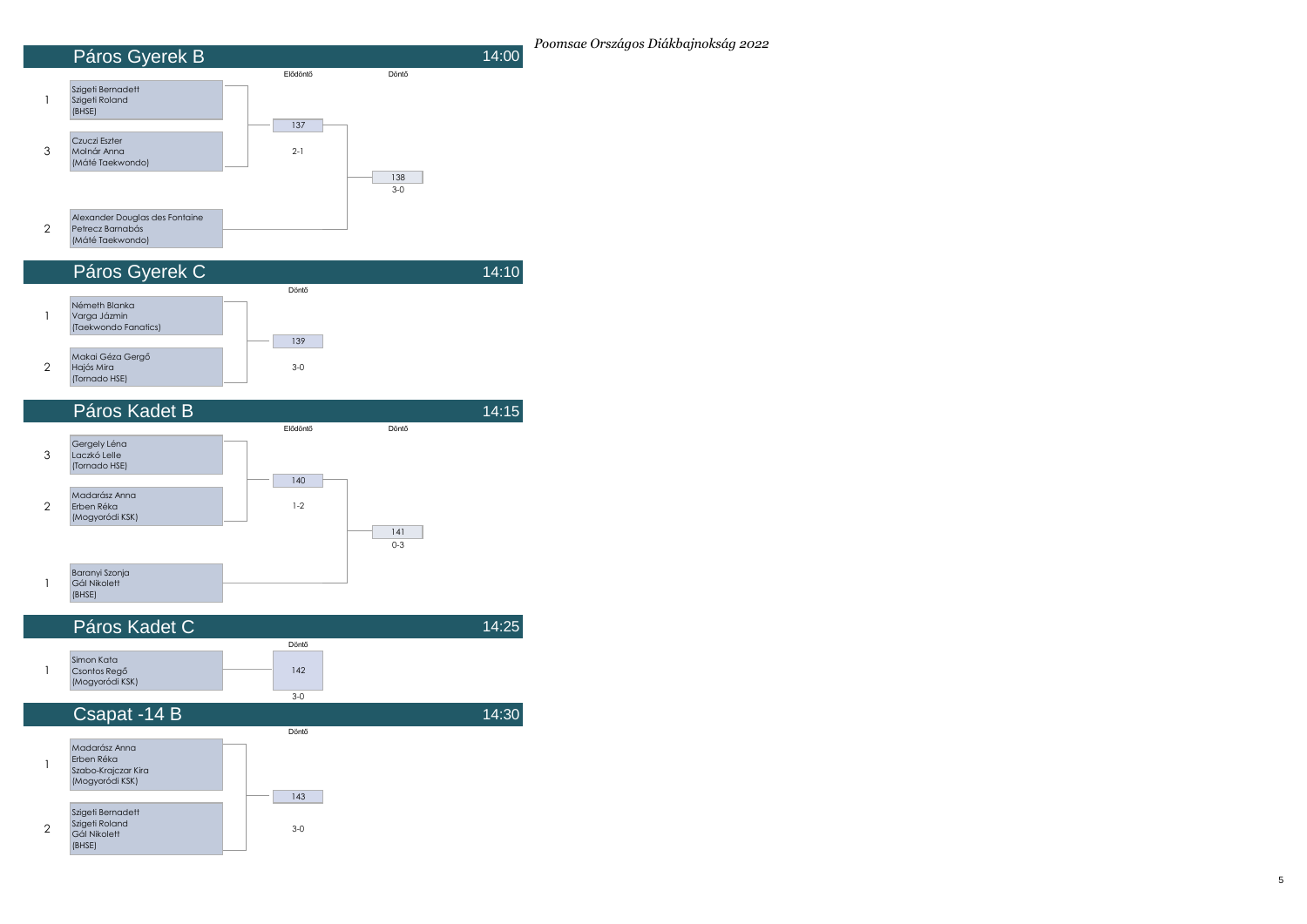|                | Csapat -14 C                                                             |                       |                             |                             |                             | 14:35                       |                             |                             |                      | Poomsae Országos Diákbajnokság 2022                                   |                             |                             |                                          |                             |                             |                             |                                               |                                   |            |              |
|----------------|--------------------------------------------------------------------------|-----------------------|-----------------------------|-----------------------------|-----------------------------|-----------------------------|-----------------------------|-----------------------------|----------------------|-----------------------------------------------------------------------|-----------------------------|-----------------------------|------------------------------------------|-----------------------------|-----------------------------|-----------------------------|-----------------------------------------------|-----------------------------------|------------|--------------|
|                | Puskás Liliána<br>Puskás Jázmin<br>Demeter Sára<br>(BHSE)                | Döntő                 |                             |                             |                             |                             |                             |                             |                      |                                                                       |                             |                             |                                          |                             |                             |                             |                                               |                                   |            |              |
| $\overline{2}$ | Varga Jázmin<br>András Veronika<br>Németh Blanka<br>(Taekwondo Fanatics) | 144<br>$2-1$          |                             |                             |                             |                             |                             |                             |                      |                                                                       |                             |                             |                                          |                             |                             |                             |                                               |                                   |            |              |
|                | Csapat 15-30 C                                                           |                       |                             |                             |                             | 14:40                       |                             |                             |                      |                                                                       |                             |                             |                                          |                             |                             |                             |                                               |                                   |            |              |
| -1             | Simon Kata<br>Kass Orsolya<br>Szűts Réka<br>(Mogyoródi KSK)              | Döntő<br>145<br>$3-0$ |                             |                             |                             |                             |                             |                             |                      |                                                                       |                             |                             |                                          |                             |                             |                             |                                               |                                   |            |              |
|                | Kadet Fiú A                                                              |                       |                             |                             |                             | 14:50                       |                             |                             |                      |                                                                       |                             |                             |                                          |                             |                             |                             |                                               |                                   |            |              |
|                |                                                                          | Ranking               | Jury 1 tech<br>score form 1 | Jury 1 pres<br>score form 1 | Jury 2 tech<br>score form 1 | Jury 2 pres<br>score form 1 | Jury 3 tech<br>score form 1 | score form 1                | tech                 | Jury 3 pres Score form 1 Score form 1 Jury 1 tech Jury 1 pres<br>pres | score form 2                | score form 2                | Jury 2 tech<br>score form 2              | Jury 2 pres<br>score form 2 | Jury 3 tech<br>score form 2 | score form 2                | Jury 3 pres Score form 2 Score form 2<br>tech | pres                              | Form total | Form average |
| -1             | Jovány Zsombor<br>(Máté Taekwondo)                                       | $\overline{1}$        | 1.5                         | 3                           | 2.8                         | 3.3                         | $\overline{2}$              | 3.4                         | 6.3                  | 9.7                                                                   | 2.3                         | 3.1                         | 2.5                                      | 3.3                         | 1.9                         | 3.2                         | 6.7                                           | 9.6                               | 32.3       | 5.38         |
|                | Junior Fiú A                                                             |                       |                             |                             |                             | 14:55                       |                             |                             |                      |                                                                       |                             |                             |                                          |                             |                             |                             |                                               |                                   |            |              |
|                |                                                                          | Ranking               | Jury 1 tech<br>score form 1 | Jury 1 pres<br>score form 1 | Jury 2 tech<br>score form 1 | Jury 2 pres<br>score form 1 | Jury 3 tech<br>score form 1 | Jury 3 pres<br>score form 1 | Score form 1<br>tech | Score form 1<br>pres                                                  | Jury 1 tech<br>score form 2 | Jury 1 pres<br>score form 2 | Jury 2 tech<br>score form 2              | Jury 2 pres<br>score form 2 | Jury 3 tech<br>score form 2 | Jury 3 pres<br>score form 2 | tech                                          | Score form 2 Score form 2<br>pres | Form total | Form average |
| $\overline{2}$ | Szabadszállási Barnabás<br>(BHSE)                                        | $\overline{2}$        | 2.7                         | 3.6                         | 3.5                         | 4.2                         | 2.9                         | 3.8                         | 9.1                  | 11.6                                                                  | 2.7                         | 3.8                         | 3.1                                      | 4.2                         | 2.8                         | 3.8                         | 8.6                                           | 11.8                              | 41.1       | 6.85         |
| $\overline{1}$ | Neller Ábel<br>(Sárga Tenger)                                            | $\mathbf{1}$          | 3.4                         | $\overline{4}$              | 3.4                         | 4.6                         | $\mathbf{3}$                | 4.2                         | 9.8                  | 12.8                                                                  | 3.2                         | 4.2                         | 3.3                                      | 4.6                         | 3.2                         | 4.3                         | 9.7                                           | 13.1                              | 45.4       | 7.57         |
| 3              | Barna Márton<br>(Máté Taekwondo)                                         | 3                     | 2.3                         | 3.6                         | 2.8                         | 3.6                         | 2.6                         | 3.2                         | 7.7                  | 10.4                                                                  | 2.5                         | 3.4                         | 2.7                                      | 3.6                         | 2.5                         | 3.3                         | 7.7                                           | 10.3                              | 36.1       | 6.02         |
| 4              | Lévai Levente<br>(Máté Taekwondo)                                        | $\overline{4}$        | 1.5                         | 3                           | 2.1                         | 3.3                         | 2.5                         | 3.3                         | 6.1                  | 9.6                                                                   | 2.6                         | 3.2                         | 2.2                                      | 3.3                         | 2.4                         | 3.1                         | 7.2                                           | 9.6                               | 32.5       | 5.42         |
|                | Junior Lány A                                                            |                       |                             |                             |                             | 15:15                       |                             |                             |                      |                                                                       |                             |                             |                                          |                             |                             |                             |                                               |                                   |            |              |
|                |                                                                          | Ranking               | Jury 1 tech<br>score form 1 | Jury 1 pres<br>score form 1 | Jury 2 tech<br>score form 1 | Jury 2 pres<br>score form 1 | Jury 3 tech<br>score form 1 | score form 1                | tech                 | Jury 3 pres Score form 1 Score form 1 Jury 1 tech Jury 1 pres<br>pres | score form 2                |                             | Jury 2 tech<br>score form 2 score form 2 | Jury 2 pres<br>score form 2 | Jury 3 tech<br>score form 2 | Jury 3 pres<br>score form 2 | tech                                          | Score form 2 Score form 2<br>pres | Form total | Form average |
| 3              | Takács Viktória Szandra<br>(Mogyoródi KSK)                               | $\mathbf{3}$          | 2.5                         | 3.4                         | 2.9                         | 3.5                         | 3                           | 3.6                         | 8.4                  | 10.5                                                                  | 2.8                         | 3.5                         | 3                                        | 3.4                         | 2.9                         | 3.6                         | 8.7                                           | 10.5                              | 38.1       | 6.35         |
|                | Szabadszállási Kamilla<br>(BHSE)                                         | $\mathbf{1}$          | 2.9                         | 3.8                         | 3.1                         | 3.6                         | 3.2                         | 3.8                         | 9.2                  | 11.2                                                                  | 3.2                         | 3.9                         | 3.1                                      | 3.6                         | 3.2                         | 3.8                         | 9.5                                           | 11.3                              | 41.2       | 6.87         |

الماء المساحد المساحد المساحد المساحد المساحد المساحد المساحد المساحد المساحد المساحد المساحد المساحد المساحد ال<br>المساحد المساحد المساحد المساحد المساحد المساحد المساحد المساحد المساحد المساحد المساحد المساحد المساحد المس

2 Stájer Boglárka<br>(Proaktív) المادة المستحدة المستحدة المستحدة المستحدة المستحدة المستحدة المستحدة المستحدة المستحدة المستحدة المستحدة المس<br>المستحدة المستحدة المستحدة المستحدة المستحدة المستحدة المستحدة المستحدة المستحدة المستحدة المستحدة المستحدة ال

Kram Jázmin Bodza<br>(Hwarang-Do)

4